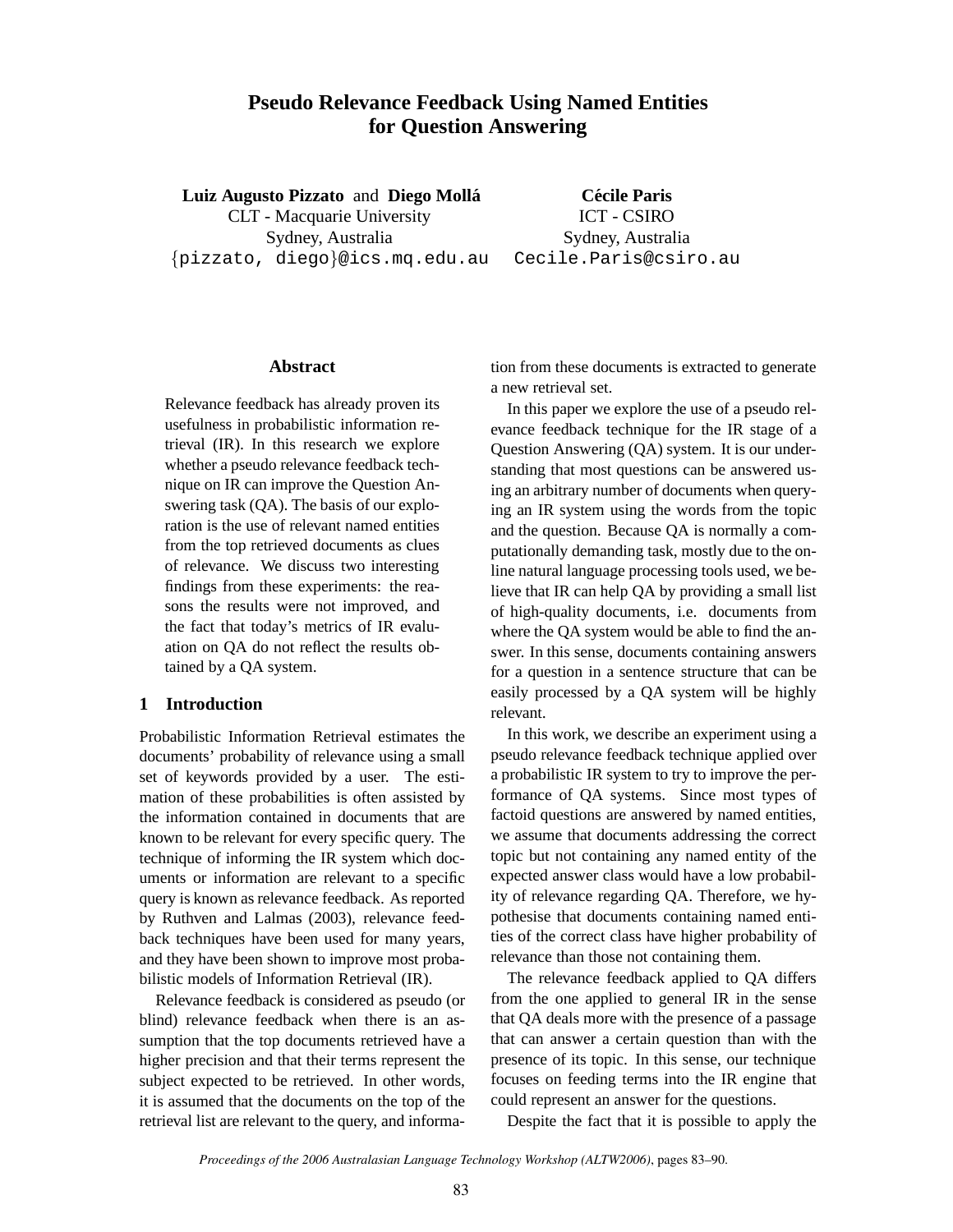technique to most question types, in this work we only report the results of questions regarding people's names. We understand that the other types of questions are as important as this and may generate different results due to the different frequency of their appearance in the documents; however people's names can provide us with concrete results since it is a type of named entity that has been widely experimented on recognisers and is likely to be present in most types of newswire texts, as those in Aquaint corpus (Graff, 2002). We performed our experiments using the Aquaint corpus and the set of question from the QA track of TREC'2004 (Voorhees, 2005).

The next section provides some background information on IR techniques applied to QA. Section 3 explains the principles behind the namedentity relevancy feedback technique and how we implemented it. Section 4 focuses on the evaluation of the technique regarding its use as an IR tool and as a module of a QA system. Section 5 presents the concluding remarks and future work.

# **2 Document Retrieval for Question Answering**

Question Answering is the field of research that focuses on finding answers for natural language questions. Today, QA focuses on finding answers using textual documents, as in the TREC QA Tracks (Voorhees and Tice, 2000). Although finding answers by first populating a database with likely answers to common questions and then consulting the database at question time is still an interesting task from an information extraction point of view, most research in this area is focusing on online open domain question answering using large collections of documents.

Research on offline/database and online/textual QA styles has shown that using offline/database information is possible to achieve a higher precision with the cost of a lower recall comparing with online/textual information (Mur, 2004). Even though methods using textual corpora have not yet obtained a precision high enough for practical applications, a large amount of question types can hypothetically be answered.

Most QA systems follow a framework that involves processing the question, finding relevant documents and extracting the required answer. The majority of QA systems tend to apply their complex methodologies on both ends of this

framework (on question analysis and on answer extraction), but in order to extract the correct answer for a question, a QA system needs to find a document that contains the answer and some supporting evidence for it. Therefore, one of the fundamental stages of a QA system is the document retrieval phase. It does not matter how advanced the techniques used by the QA are if the retrieved set of documents does not include the answer it requires.

In Section 4 we show that, using just the question topic as the IR query, it is possible to obtain reasonable results on a QA system. However, depending on the complexity of the techniques used by the QA system, it is necessary to reduce the retrieval set to a minimal and optimal number of documents in order to allow the completion of the task in a reasonable time.

Some work has been done on specific IR models for aiding the QA task. The work of Monz (2004) defines a weighting scheme that takes into consideration the distance of the query terms. Murdock and Croft (2004) propose a translation language model that defines the likelihood of the question being the translation of a certain document. Tiedemann (2005) uses a multi-layer index containing more linguistic oriented information and a genetic learning algorithm to determine the best parameters for querying those indexes when applied for the QA task. In other words, Tiedemann argues that since question answering is an all-natural language task, linguistic oriented IR will help finding better documents for QA. However, just the use of extra information may not necessarily improve QA when it is important to know the right configuration of your modules for the task.

Another way of limiting the amount of information sent to the QA system is by selecting the best passages or sentences that a QA system will analyse. Some IR work focuses on improving QA by passage retrieval re-ranking using word overlap measures. For instance, Tellex et al. (2003) compared a group of passage retrieval techniques and concluded that those that apply density-based metrics are the most suitable to be used on QA.

Since most IR is treated as a blackbox by the QA community, manipulation of the IR results is normally performed by query modification. The most common query modifications are lexical substitution and query expansion. These techniques seem to be obligatory for most QA systems when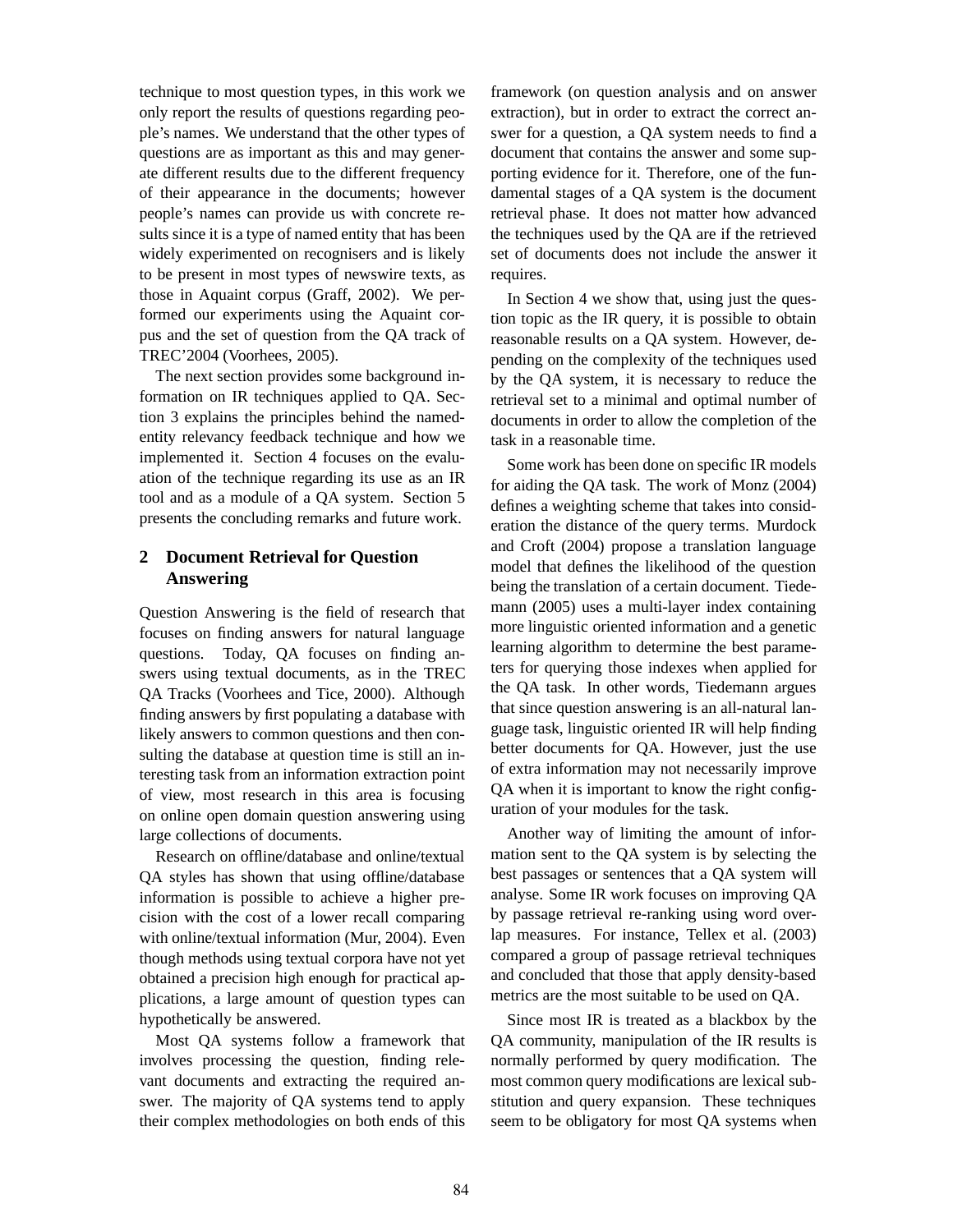the original retrieval set has a small recall. However, it tends to reduce the precision in a way that harms QA by introducing documents of unrelated subjects. On the other hand, White and Sutcliffe (2004) have shown that since only a small amount of terms from questions match the supporting answer sentence, it is important for QA systems that rely on word overlap to apply some semantic or morphological expansion.

Another way of modifying the IR phrase is by performing passive to active voice transformation of the question, as in Dumais et al. (2002). This has been shown to work well since some IR systems give preference to the distance and order of terms in the query by making the affirmative voice of the answers preferable over the passive one of the questions.

Most IR research applied to QA use similar metrics to Roberts and Gaizauskas (2004) to evaluate their systems. These metrics, defined by the authors as coverage and redundancy, evaluate respectively the percentage of a set of questions that could be answered using the top-N documents of a retrieval set, and how many answers on average it finds.

It is understandable that this metrics are closely related to the needs of QA systems, and we will show that even though they provide us with the information of how likely we are of finding the answer in the retrieval set, they do not guarantee a better QA performance. This and other issues are addressed in the following sections.

## **3 Relevance Feedback Using Named Entities**

Because named entities are required as answers for most fact-based questions, we are hypothesising that a relevance feedback mechanism that focuses on this kind of information will be useful. Therefore, we are focusing on the QA concept of relevance by trying to reduce the number of documents that would not be able to answer a factoid question. By doing this, not only the process will guide the document retrieval towards documents relevant to the question topic (general IR relevancy) but also towards those containing entities that could answer the question (QA relevancy).

Let us say that we have a question *Q* of a topic  $T<sup>1</sup>$  and a probabilistic IR engine using the

combination  $Q+T$  to obtain  $R1$  as a set of documents. Our process applies a named entity recogniser over the top-N ranked documents of *R1*, thus obtaining a set of named entities *E*. The feedback process consists of enriching the previous query as  $Q+T+E$  in order to obtain a new set of documents *R2*.

Our expectation on this technique is that not only documents containing the correct answer in *R1* will be boosted in ranking on *R2*, but also that documents that have a high ranking in *R1* and do not contain any name entity of the expected answer type will then be demoted in *R2*. Therefore, documents that theoretically would not contribute to the QA performance will not take part on the answer extraction phase, allowing their slots of processing to be occupied by other more relevant documents.

In order to exemplify this process, consider the TREC 2005 QA Track question 95.3 regarding *the return of Hong Kong to Chinese sovereignty*: "*Who was the Chinese President at the time of the return?*"

The first phase of the process is the question analysis that defines what the expected answer type is and what the question main words are. Then the question and its topic define an IR query that generates the retrieval set R1.

The next process extracts the named entities of the expected answer type of the first *N* documents in the R1 set of documents. For the example, fifteen names of people were extracted, mostly Chinese and all of them related with politics. A new IR query is built using these fifteen names and the final set *R2* of documents is retrieved.

The list of names found for this query is listed on Table 1. We can observe that, among those names there is the correct answer for the question (*President Jiang Zemin*), which helped generating a better retrieval for this question with the pseudo relevance feedback mechanism.

Table 1: Extracted Named Entities

| President Mario Alberto N. L. Soares | President Jiang Zemin |
|--------------------------------------|-----------------------|
| General Secretary Aleksandr Zharikov | Minister Qian Qichen  |
| Minister Sabah Al- Ahmad Al-Jaber    | Minister Zhou Nan     |
| Prime Minister Mahmoud Zouebi        | Mr. Deng Xiaoping     |
| President Maumoon Abdul Gayoom       | Premier Li Peng       |
| President Ugo Mifsud Bonnici         | Liu Huagiu            |
| <b>President Meets Chinese</b>       | laws Will             |
| President Leonid Kuchma              |                       |

However, most cases of question answering systems would have the topic extracted from the question itself.

<sup>&</sup>lt;sup>1</sup>The distinction between topic (or target) and question is made clear on recent TREC QA Tracks (Voorhees, 2005).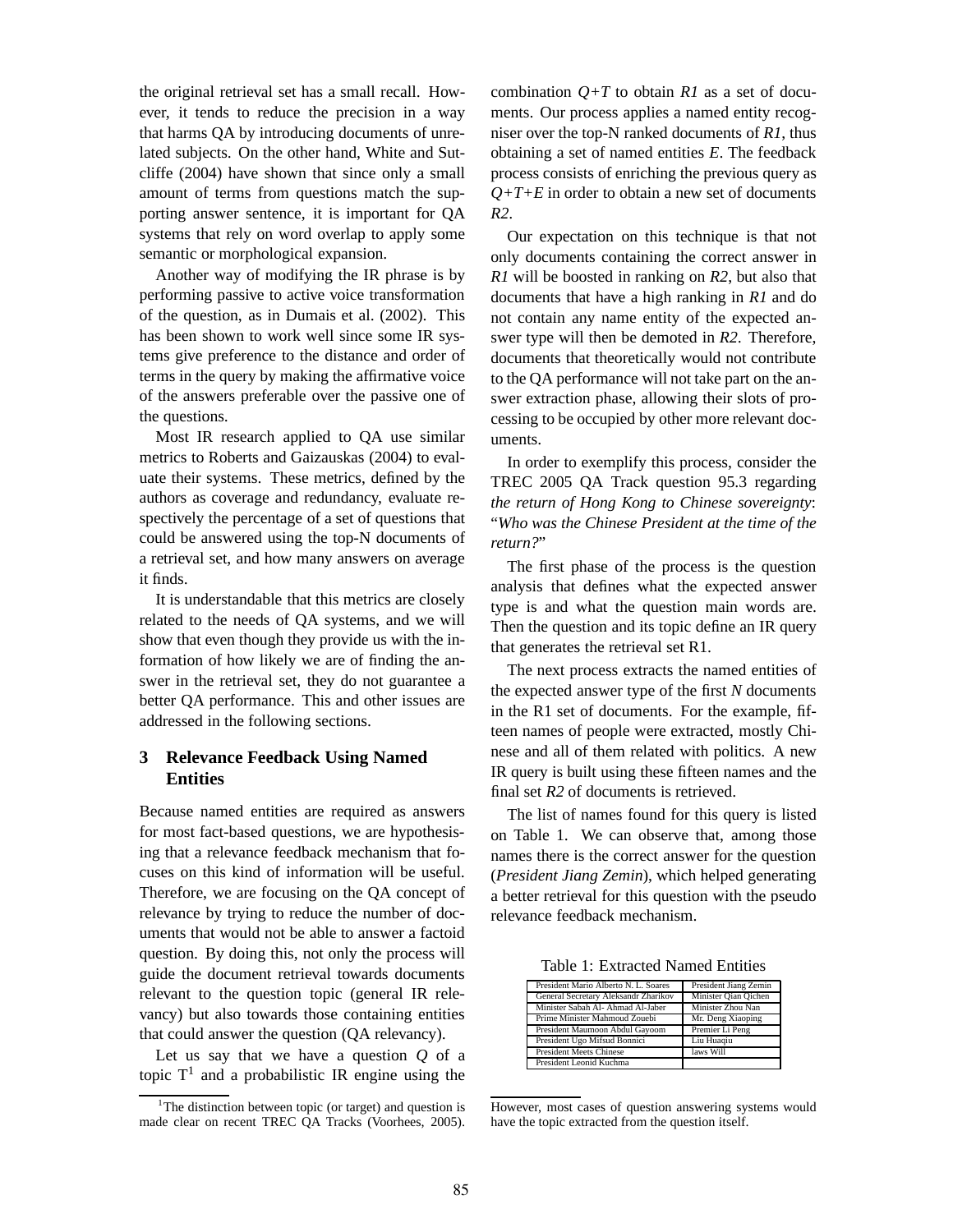

Figure 1: System overview for the the relevance feedback process.

Our hypothesis is that the named-entity feedback technique improves the overall document retrieval for QA by providing a retrieval set of documents that facilitates the extraction of the correct answer by a QA system. The technique should theoretically improve good questions (where a correct feedback is obtained) and not deteriorate bad ones<sup>2</sup>. Next section describes the experiments we performed and the results.

#### **3.1 Implementation**

The technique consists of posting the original question to a probabilistic IR engine, extracting the named entities of the expected answer type from the top-N results, and re-feeding the IR engine with an expanded query. By doing this, we are telling the IR system that documents containing those named entities are relevant to the question. Several implementations and set-ups can be tested using this approach, but the basic framework we implemented is shown on Figure 1.

We developed our IR system using C++ and the XAPIAN<sup>3</sup> Toolkit for Probabilistic IR. The Aquaint Corpus (Graff, 2002) was indexed using full text but stopwords, and it was searched using Xapian Probabilistic Methods (it uses Robertson's BM25 (Robertson et al., 1992) for ranking).

As can be seen in Figure 1, the user poses a question to the system. It is simultaneously processed by the question analyser and the searcher. The question analyser returns the expected answer type (a named-entity class for factoid questions), while the searcher returns a list of documents or snippets of text from the Aquaint corpus ranked by

Xapian BM25 implementation. The named-entity recogniser receives the output of these two processes and extracts the corresponding named entities from the received files. Once this is done, it re-feeds the query to the searcher with the additional named entities. The searcher then feeds the results into the QA system.

#### **4 Experiments and Evaluation**

We use in our experiments the data collection made available by NIST on the TREC QA Tracks<sup>4</sup>. All the questions and judgement files of TREC 2003 QA Track were used on a preliminary evaluation of this process. Because this experiment required that all components shown on Figure 1 be fully functional, several setups were implemented, including a manual question classification (to ensure 100% correctness) and the implementation of a simple passage retrieval algorithm.

In our evaluation, we labelled documents as relevant or not relevant by assuming that relevant documents are those containing the required answer string. These early tests showed us that using the set of 500 TREC 2003 questions with our pseudo-relevance feedback technique improved the results over the initial retrieval. The improvement, however, was small and not statistically relevant.

On our system architecture, the question classification was performed using the Trie-based technique (Zaanen et al., 2005) which has a performance of around 85% accuracy when trained with the set of questions made available by Li and Roth (2002). This means that in 15% of the cases, we might have an immediate degradation of the results (by adding the wrong named-entities to the query). Because of this, we trained the classification with the same questions as the verification set. This was done to ensure complete correctness on this part of the module. However, because of the large amount of expected answer types present in the classification we used, named entity recognition proved to be a particularly complex task.

Since many questions required numbers as their answers and most documents contain some kind of number, defining a document relevant and using numbers as indication of relevancy does not work well. This demonstrated that even though we obtained better overall results using all categories

 ${}^{2}$ A question is bad when used as a query on an IR system, it is unable to retrieve any document containing an answer.

<sup>3</sup>http://www.xapian.org/

<sup>4</sup>http://trec.nist.gov/data/qa.html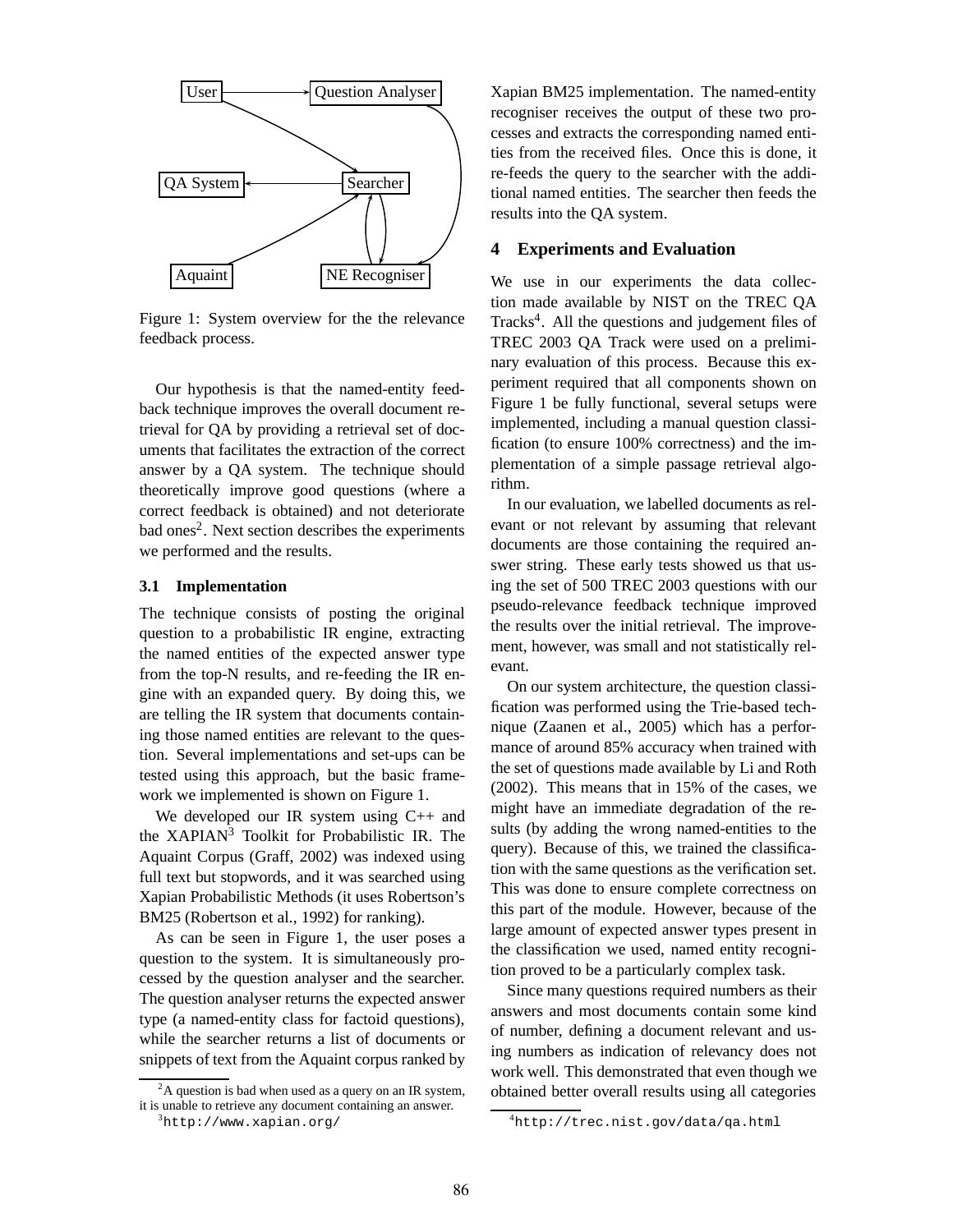available, some of them were a real challenge for the evaluation.

We also observed that some named-entity classes could not be properly identified by our named-entity recogniser. Therefore we shifted our attention to only people's names, as we understood them to be less likely to suffer from the issues above reported. We also started to use two well known named entity recognisers: Lingpipe<sup>5</sup> and  $ANNIE<sup>6</sup>$  on Gate.

The evaluation was performed intrinsically and extrinsically in the same sense as Spärck Jones and Galliers (1996). Intrinsic and extrinsic evaluations differ because the former evaluates a system according to its primary function, while the latter evaluates a system according to its function or its setup purpose. In our study, the evaluation was performed using the combined set of questions and topics of the TREC 2004 and 2005 along with their respective judgement sets. Different setups were experimented, but mainly variations of passage window, the number of top documents used and the weights assigned to the different components (*T*, *Q* and *E*) of the query. We extrinsically evaluated the effectiveness of the retrieval sets by the percentage of correct answers the AnswerFinder(Molla and van Zaanen, 2006) system generated, and intrinsically evaluated the same sets of documents using the standard precision metric for IR and other metrics defined by Roberts and Gaizauskas (2004) for IR on QA:

- **Precision**: percentage of related documents over all questions;
- **Coverage**: percentage of questions that potentially could be answered using the top-*N* documents; this means that at least one of the top-*N* documents potentially answers the question; and
- **Redundancy**: average of how many answers can be found using the top-*N* documents;

We applied the retrieved document set on AnswerFinder and measured the exact results using the patterns made available by Litkowski on the TREC QA Data Webpage.

#### **4.1 Results**

Our evaluation focused on using pseudo relevance feedback to enrich the IR query used by QA systems to find some documents that could answer natural language questions. We performed an intrinsic evaluation using some standard metrics for IR on QA, and, at the same time, we also performed an extrinsic evaluation by using the retrieval set on the QA system.

Sets of documents were retrieved using a combination of Topics (*T*), Questions (*Q*), Entities (*E*) and Answers (*A*). The following combinations were tested:

- *T*: Only the topic is sent as a query. This set of queries evaluates the potentiality of improving the retrieval set that NIST provides for every topic.
- *TQ*: The queries are made of Topic and Question. This is the current retrieval set used by the AnswerFinder system.
- *TOE*: This is the feedback technique, where Topic, Question and the Named Entities extracted from top-N documents are combined;
- *TQA*: This is the optimal feedback technique, where Topic, Question and Answers are combined. This set evaluated how far from the optimal retrieval we are;
- *TQEA*: These queries combine the feedback technique with the answers, so we can measure the amount of noise introduced by adding bad named entities. We made sure that a named entity that was also the answer was not introduced twice so its score would not be erroneously duplicated on the query.

Different combinations could also be tested, for instance *TA*, *TE* or just *A*, *E* and *Q*. We understand that those and other combinations could provide some insight on certain matters, but we believe that they would not represent a realistic retrieval set. It is a fact that the terms from *T* must be present in the retrieval set, since all documents must address the correct topic. For instance, including *Q* without having *T* will not generate a relevant retrieval because the subject of the question is not present. Also, including *A* or *E* without *Q* and *T* may represent a totally different retrieval that is not desired in this study.

<sup>5</sup>http://www.alias-i.com/lingpipe/

<sup>6</sup>http://gate.ac.uk/ie/annie.html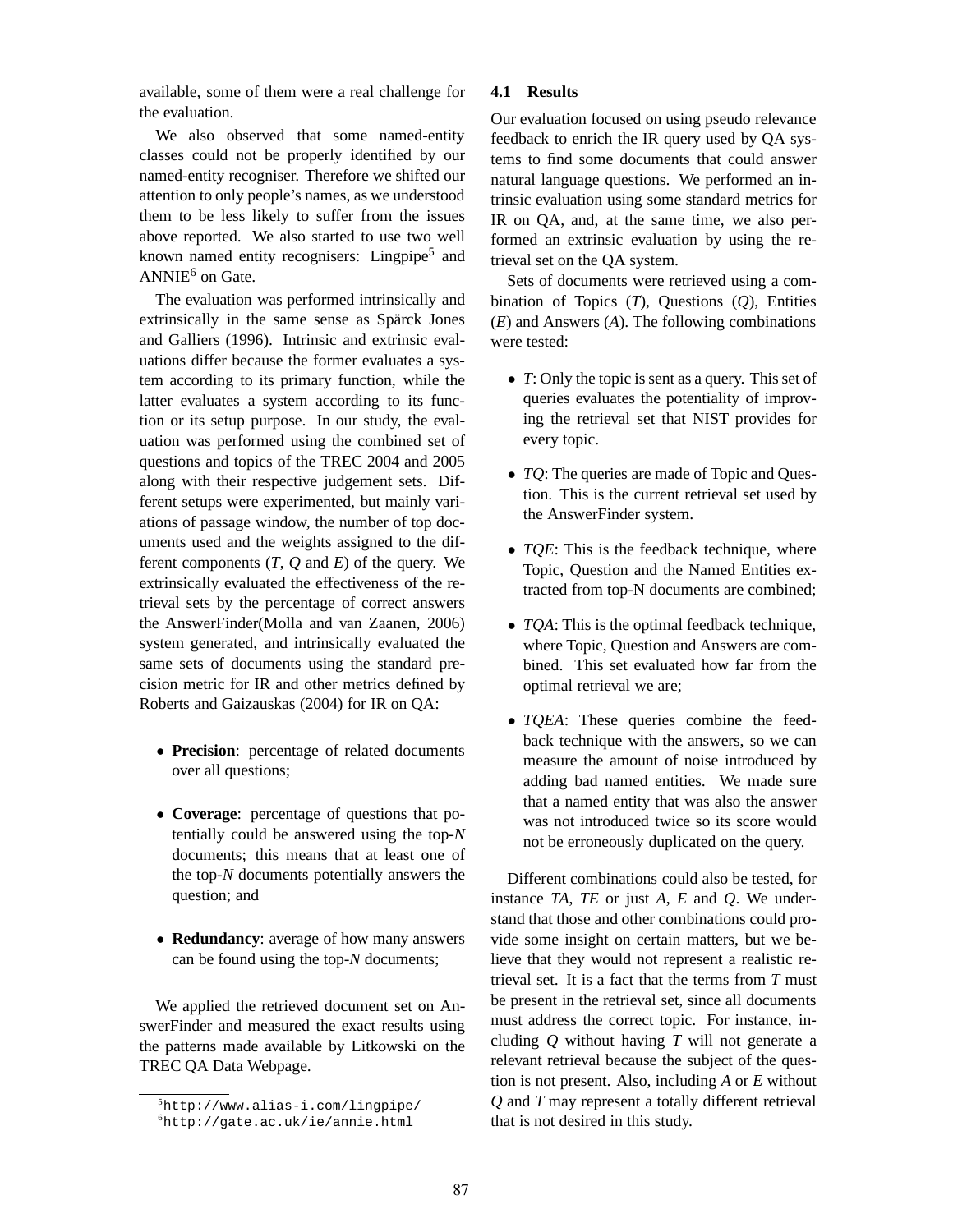

Figure 2: Precision



Figure 3: Coverage

The precision, coverage and redundancy obtained for the TREC 2004 and 2005 questions regarding people's name are respectively shown in Figures 2, 3 and 4. We note that the results for the feedback technique do not improve the results on neither *T* nor *TQ* on any of the measures we obtained. As expected, the addition of the answer on *TQA* represents the optimal retrieval set, obtaining the coverage of 86% on the first document per question and over 90% on the second.

The noise introduced on TQEA is not a major concern when the answers are involved in the



Figure 4: Redundancy

query. This is an indication that most entities found by the feedback mechanism do not represent an answer. This raises two issues: how to improve the technique so that the answers are included in the feedback; and how to minimise the noise so that a potential good feedback is not worsened.

To address the first problem we can foresee two solutions: one is improving the accuracy of the named-entity recogniser, something we cannot address in this study. The other is increasing the search space without adding more noise in the query. This is a difficult task and it could be achieved by finding the smallest possible windows of text containing the answer on several documents. We performed some experiments using different numbers of documents and variable passage size, at the moment fewer documents and smaller passages provide our best results.

We understand that documents in the first retrieval set *R1* will contain named-entities of the same type, but not necessarily the correct one (the answer), thus creating some noise in the query. We believed that a certain degree of noise would not hurt the retrieval performance. However, our experiments, as shown, demonstrate otherwise. The noise created by erroneous entities affects the performance once the elements in *E* become more important than the elements in *Q*. Because we cannot guarantee the correctness of any of the namedentities included in *E*, the resulting retrieval set *R2* might represent a worse retrieval set than *R1*. However, these cases may not influence the results in a QA system since *R1* would also not lead to the correct result.

This shows that our feedback technique suffers from the same flaws most pseudo-feedback techniques have. For instance Ruthven and Lalmas (2003) show that when the initial retrieval set is not good, the pseudo-feedback techniques is likely to worsen the results because, instead of bringing the query closer to the topic at hand, it will take it further away (a phenomenon called query drift). We hypothesise that since our technique is meant to be applicable over a QA system, if the initial set of results is bad (i.e. it does not contain the answer), there is not much that can be worsened. To confirm this hypothesis, it is necessary to perform an evaluation over a QA system. Table 2 shows the runs of QA performed using the same set of questions of the intrinsic evaluation and the documents retrieved by the retrieval sets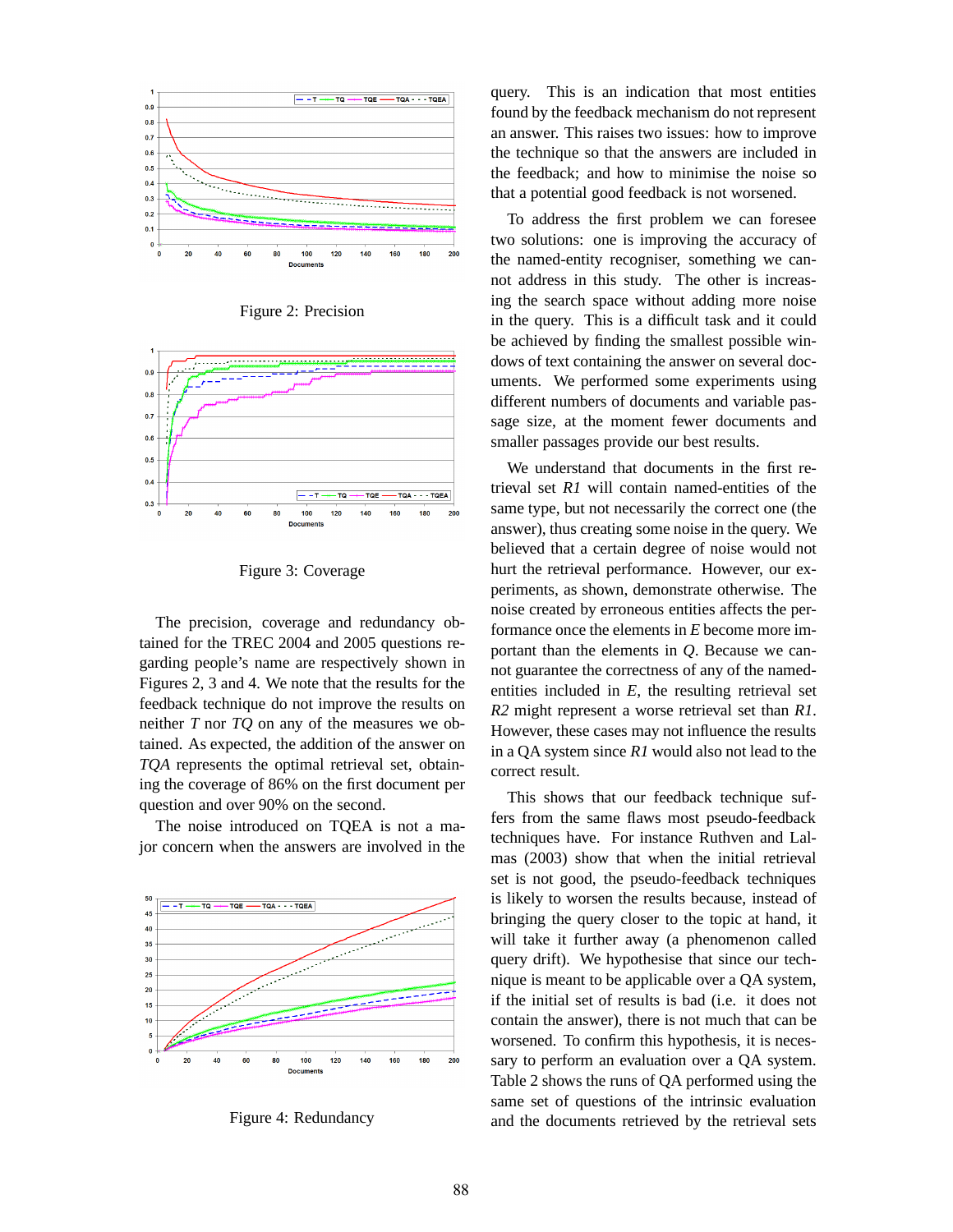Table 2: Correct Answers on AnswerFinder

| Run        | Exact |
|------------|-------|
|            | 19.6% |
| TO         | 28.6% |
| TOE        | 23.2% |
| <b>TOA</b> | 28.6% |
| TOEA       | 32.1% |

shown before.

What can be observed here is that the feedback technique (*TQE*) offers a better set of documents than the one using only the topics (*T*). However, they are still worse than the topic and question ones (*TQ*). An interesting result is that *TQEA* is the best run, which may show that the inclusion of entities can help improve QA. We have not yet performed a deep analysis of this case to verify its cause. Even though our process did not show improvements over the baseline techniques, it was very important to find that the results of the (intrinsic) evaluations of the IR component do not parallel the results of the (extrinsic) evaluation of the QA system. In spite of the fact that high precision, coverage and redundancy represent a better chance of finding answers, we show that they do not guarantee a better performance over a QA system.

Comparing the results of *T* and *TQ* it is possible to observe that they are very similar on the intrinsic evaluation and quite different on the QA system. Therefore, what appears to help question answering is the presence of more context words so that the answers not only appear in the document but are also present in the context of the questions. This is mostly due to the fact that most QA systems tend to work with full discourse units, such as sentences and paragraphs, and the selection of those are normally based on words from the topic and the question.

In summary our experiments did not confirm the hypothesis that named-entities feedback would help improving QA. But, in the ideal situations where the answers are identified and included in the queries, the improvements are clear under an intrinsic evaluation. The differences between the intrinsic evaluation and extrinsic one point out that there are many issues that IR metrics are not currently covering.

#### **5 Concluding Remarks and Future Work**

In this paper, we have looked at whether a pseudo relevance feedback mechanism could help the QA

process, on the assumption that a good indication of a document relevancy for its usage on a QA system is the presence of named entities of the same class required as the answer for a certain question. Our assumption was based on the fact that documents not containing those entities are less likely to help provide the correct answer and every entity of the right type has a probability of being the answer.

We have described our evaluation of the hypothesis using known IR metrics and a QA system. Our main conclusions are:

- Because we have not yet reported satisfactory results, we believe that even though the method is conceptually sound, it will not produce good results unless a more sophisticated control over the introduced noise is achieved; and
- The evaluation of the technique brought to our attention the fact that it is not possible to state that a retrieval technique is better just by relying on conventional IR evaluation metrics. The differences on the intrinsic and extrinsic evaluations demonstrate that there are many hidden variables that are not taken into account in metrics such as precision, coverage and redundancy.

As further work, we plan to repeat our evaluation using different QA systems, since other QA systems may give preference to different text features offering a better insight on how the IR evaluation metrics correlate with the QA results. We are also planning to use the named-entity recogniser that is being developed by our research group and to extend the system to use a more advanced passage retrieval algorithm.

#### **References**

- Susan Dumais, Michele Banko, Eric Brill, Jimmy Lin, and Andrew Ng. 2002. Web question answering: is more always better? In *SIGIR '02: Proceedings of the 25th annual international ACM SIGIR conference on Research and development in information retrieval*, pages 291–298, Tampere, Finland. ACM Press.
- David Graff. 2002. The AQUAINT corpus of english news text. CDROM. ISBN: 1-58563-240-6.
- Karen Spärck Jones and Julia R. Galliers. 1996. *Evaluating Natural Language Processing Systems: An*